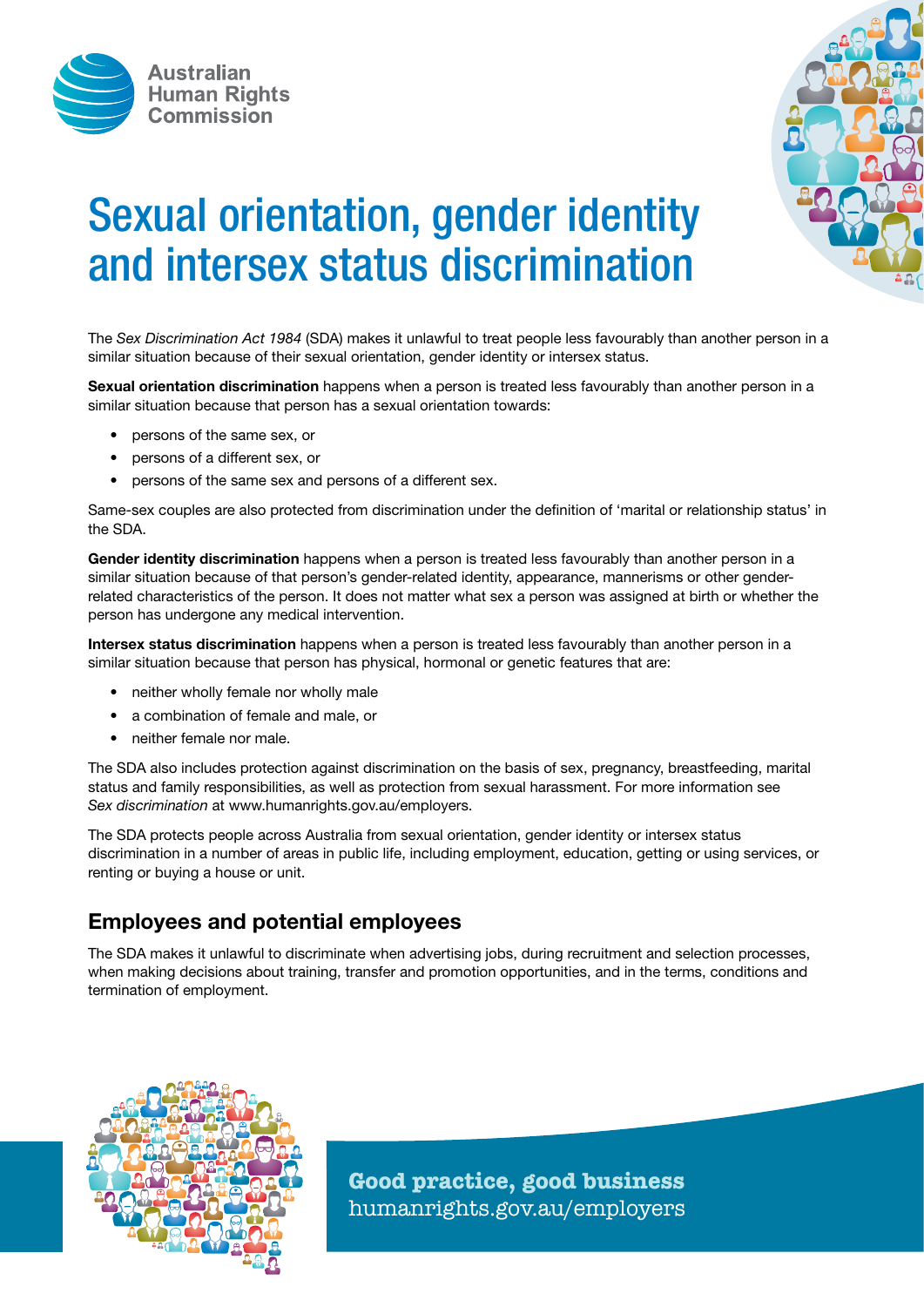

**Good practice, good business** humanrights.gov.au/employers

All types of employers and employment relationships are covered under the SDA, including Commonwealth Government employees and private sector employees, full-time, part-time and casual employees, contract workers and commission agents, as well as apprentices, trainees and those on probation.

The SDA also covers recruitment processes organised through recruitment and employment agencies.

# **Customers**

The SDA makes it unlawful to discriminate in the provision of services, such as banking and insurance services; services provided by government departments; transport or telecommunication services; professional services, such as those provided by lawyers, doctors or tradespeople; and services provided by restaurants, shops or entertainment venues.



## Direct and indirect discrimination

Discrimination can be direct or indirect.

Direct discrimination happens when a person is treated less favourably than another person in a similar situation because of their sexual orientation, gender identity or intersex status.

Indirect discrimination can be less obvious. It can happen when employers or service providers put in place conditions, requirements or practices which appear to treat everyone the same but which actually disadvantage some people because of their sexual orientation, gender identity, intersex status or marital or relationship status. If the condition or requirement is unreasonable, it could be unlawful discrimination.

#### Examples of direct discrimination

It may be direct sexual orientation discrimination for an employer not to promote a male employee to a more senior role because he is gay or bisexual.

It may be direct gender identity discrimination if a shop assistant refused to serve a person who identifies and presents as a woman but has a deep, masculine-sounding voice, which causes

person's gender identity. It may be direct intersex status discrimination for a physiotherapist to refuse to treat an intersex person because the person's biological characteristics make the physiotherapist uncomfortable.

the assistant to feel uncomfortable about that

## Examples of indirect discrimination

A company policy that offers benefits to an employee's husband or wife, such as discounted travel or gym membership, may disadvantage employees with a same-sex partner because of their sexual orientation and/ or relationship status.

It may be indirect gender identity discrimination if an organisation's human resources policies do not permit changes to an employee's records. Such a policy may require a transgender woman to continually disclose information about her gender identity in order to explain discrepancies in personal details.

A policy that says that certain medical treatments, such as treatment for ovarian cancer, is only appropriate for women may disadvantage an intersex man who has male and female sex characteristics.